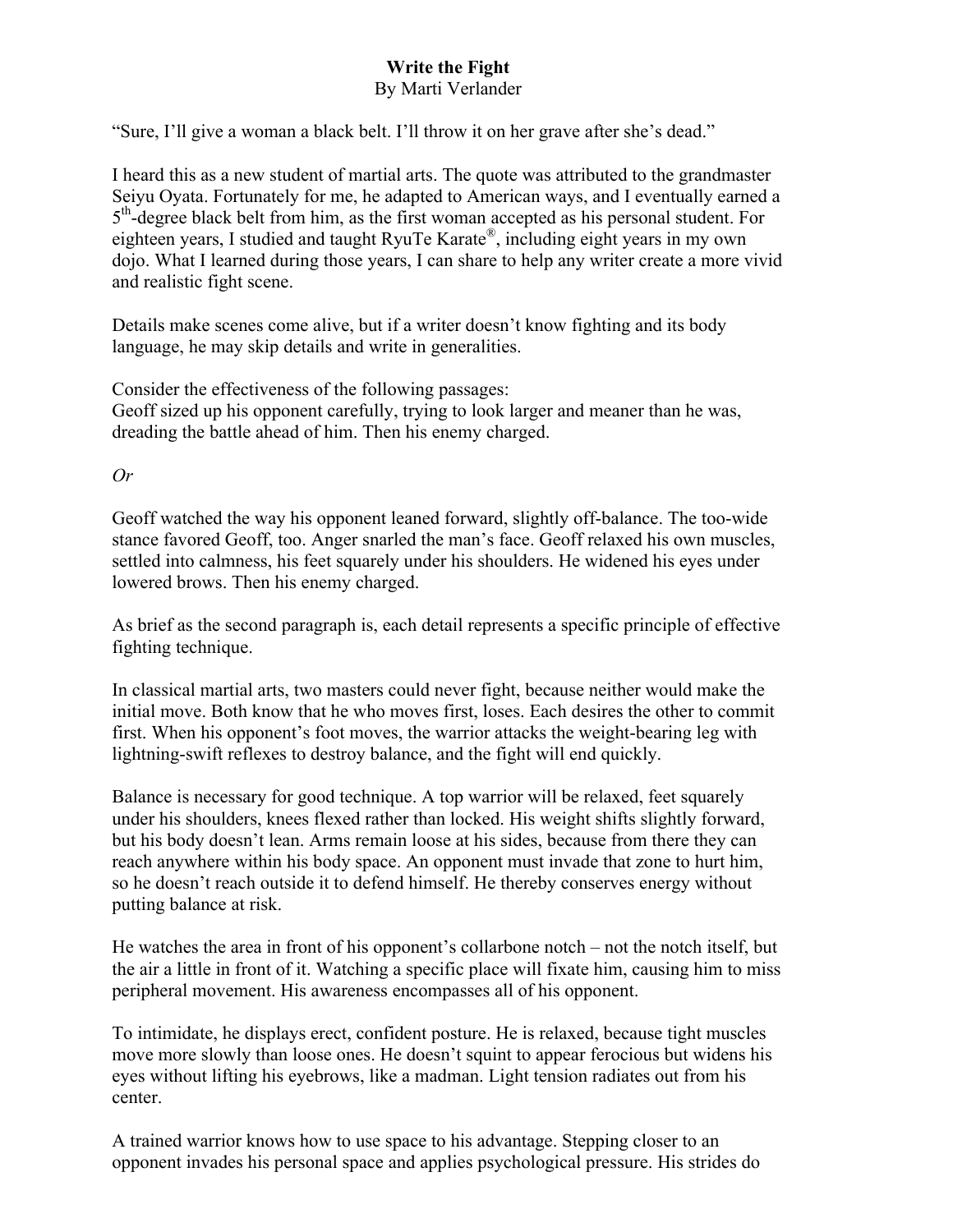not mince, nor do they stretch. His arms swing naturally from the shoulder to take up space, to command the area and make him appear larger. He moves all-of-a-piece, smoothly and in perfect control. His head doesn't swivel as he walks; that would appear fearful and unsure. His glances are natural and unafraid.

The master consciously observes everything around him to watch for trouble, scout terrain advantages and disadvantages, and search for whatever can help or hinder him. He prefers to observe potential conflict from far away first.

If the warrior must choose between speed and power, he will choose speed. A mighty blow from his enemy may kill him, but not if his own strike lands first. He knows that an open hand is faster than a closed fist, because energy feeds out through the fingertips. He wants it not to flow back into his own body, but outward, into his opponent.

The open hand's striking surface is not the edge of the hand itself, but the bone below it, or the wrist bone, for greater penetration and more painful strikes to nerve points. He twists his hand at the instant of impact, also to increase penetration.

If the warrior chooses to use a fist, he closes his hand only as it makes contact, to maximize speed and power. Again, he twists on impact.

As with any weapon, he uses all surfaces of his hand, not just the obvious ones – palm, knuckles, wrist edge, back wrist edge, fingertips, thumb – each for its own purpose and effect.

Timing is also critical, but he does not confuse it with speed. A perfect parry thrown a half-second too fast misses the incoming fist. If that happens, the warrior is not too good for his own good; he is not good enough. He must match his opponent's timing, even if that means he must slow his own reflexes.

The warrior uses eye contact effectively. To be polite, he will hold another's gaze for three or four seconds only. To challenge, he will hold it longer, knowing the other will either submit or start a fight. When he ends the eye contact, he looks away, but not down; he is not submitting.

The warrior controls himself, inside and out, the result of long hours over many years spent training and fighting. He does not brag or boast or swagger or threaten. He need not. His opponent may speak as he wishes, and the warrior will ignore him. The mouth cannot harm him physically, nor does it change what is true. He wastes no energy on such things, but he doesn't mind if his opponent does. His own message is in his technique, not in his mouth.

A warrior carries himself with pride and confidence, with power and fluidity, but without tension. His general appearance and the way he moves are warning enough, to anyone who knows the language, that he is dangerous, that they would do better to seek their prey elsewhere. And so he rarely needs to fight.

For writers, none of these details is "right" or "wrong." Their usage depends on the character and circumstances.

If the hero isn't a highly trained fighter, maybe he'll narrow his eyes and frown in concentration, rather than using the "mad man" look. That doesn't mean he'll lose the